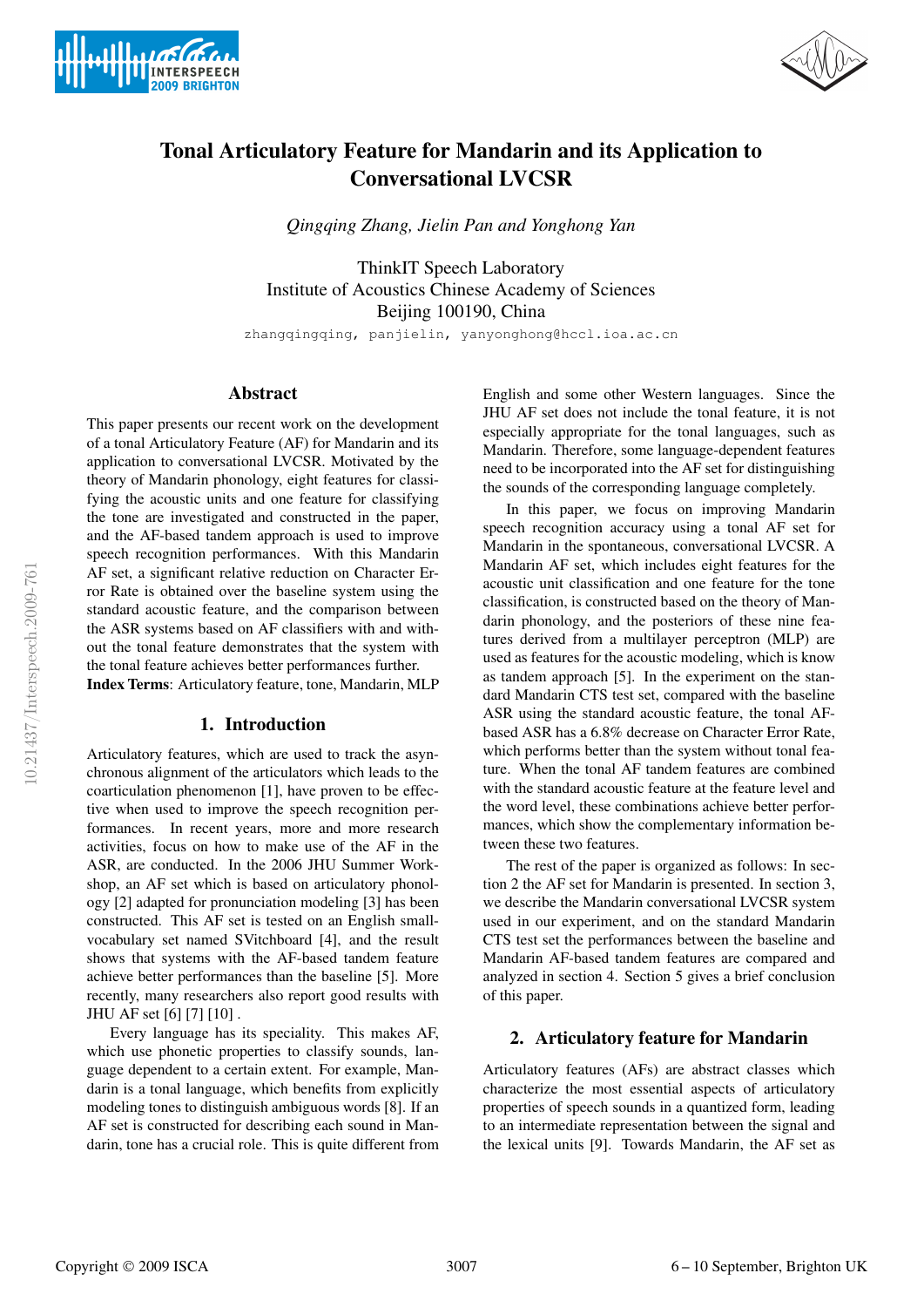a basis for discrimination between words of Mandarin, should cover the most essential aspects of articulatory properties of Mandarin speech production. Even though the AF set such as JHU AF set can represent many properties of speech production in Mandarin, it is still incomplete. For example, when a sound belongs to "stop" or "fricative" in Mandarin, there is another distinctive feature named "aspiration" that we should consider to distinguish it from other sounds, which is different from English. Take "b" and "p" as an example, "b" and "p" are both stop sounds in English and Mandarin. The difference between these two sounds in Mandarin would be determined by calculating the probability that the first sound being UNASPIRATED and the second sound being AS-PIRATED, while in English the difference would be that the first sound being VOICED and the second sound being UNVOICED [10].

Motivated by the analysis of articulatory phonology of Mandarin [11], a set of discrete multi-level AFs that can be used for classifying the sounds of Mandarin is investigated and constructed in our paper. Table 1 gives the feature specification, along with the values and the number of each feature.

Table 1: Specification of the Mandarin articulatory features. Note that each group also has 'silence' and 'reject' classes.

| Feature name  | <b>Feature values</b>                                                  | #  |
|---------------|------------------------------------------------------------------------|----|
| Place         | Bilabial, labiodental,                                                 |    |
|               | dental, alveolar,                                                      |    |
|               | retroflex, alveolo-palatal, velar                                      |    |
| Degree        | Stop, nasal, fricative,                                                | 7  |
|               | lateral, affricate                                                     |    |
| Aspiration    | Aspirated, unaspirated,                                                | 5  |
|               | other consonants                                                       |    |
| Glottal state | Voiced, unvoiced                                                       | 3  |
| Height        | High, mid-high,                                                        | 7  |
|               | mid, mid-low, low                                                      |    |
| Frontness     | Front, mid-front,                                                      | 7  |
|               | mid, mid-back, back                                                    |    |
| Rounding      | Rounded, unrounded                                                     | 4  |
| Vowel         | a, aa, ak, at, au, e, ea,                                              | 26 |
|               | ee, er, err, <i>i</i> , <i>ii</i> , <i>ix</i> , <i>iy</i> , <i>o</i> , |    |
|               | u, uu, v, iaa, ioo, iee, iii, iuu, ivv                                 |    |
| Tone          | High-level, high-rising,                                               | 6  |
|               | low-dipping, high-falling                                              |    |

In each case of Table 1, the names of the features are given first, and then the values belonging to the feature are shown, followed by the numbers of the values. The first eight features are used for classifying the different consonants and vowels in Mandarin, and the last feature is to classify the tones marked on the acoustic units (Some researches consider Mandarin as a five-tone language including the neutral tone [8].). The meaning of each term used in the table refers to [12].

When the AF set is created, the feature transcriptions for training MLP can be generated by convert timealigned phone-based labels to feature labels based on this AF set. This can be done using a canonically defined phone-feature mapping table [5]. A part of the mapping table, which is used to generate feature targets from timealigned phone labels, is shown as an example in Table 2.

Table 2: Mapping from Mandarin phones "b", "p", "m" and "f" to their feature values in the Mandarin AF set.

| Phone            | h           | p         | m        |             |
|------------------|-------------|-----------|----------|-------------|
| Place            | bilabial    | bilabial  | bilabial | labiodental |
| Degree           | stop        | stop      | nasal    | fricative   |
| Aspiration       | unaspirated | aspirated | other    | other       |
| Glottal state    | unvoiced    | unvoiced  | voiced   | unvoiced    |
| Height           | reject      | reject    | reject   | reject      |
| <b>Frontness</b> | reject      | reject    | reject   | reject      |
| Rounding         | reject      | reject    | reject   | reject      |
| Vowel            | reject      | reject    | reject   | reject      |
| Tone             | reject      | reject    | reject   | reject      |

# 3. Mandarin conversational LVCSR

In this section, we briefly describe the resources and data that are used for the development of the Mandarin conversational LVCSR system.

## 3.1. Acoustic Training and Test Data

The speech data used for training AF tandem features and all the acoustic models in the paper consists of about 120 hours of speech data from LDC database including CALL-FRIEND (20 hours), CALL-HOME (15 hours) and LDC04 training sets (90 hours) with a total of 1033 conversations (2066 sides) [13]. The test data  $1 - \text{HDev04}$ was collected by Hong Kong University of Science and Technology (HKUST) and released in 2005. It comprises of 4 hours of data with 24 phone calls. We separated it into two parts: HDev04-I and HDev04-II. HDev04-I with two and a half hours data is used as a holdout set to optimize the LM perplexity. HDev04-II with the residual one and a half hour data is used as our test set [18].

## 3.2. Dictionary and Language Models

The Mandarin dictionary used in our experiment consists of approximately 43,500 words and associated phonetic transcriptions. The phone set consists of 49 tone-

<sup>&</sup>lt;sup>1</sup>The test set is not the same as the set named  $ldc04$  in [14]: The former was released from LDC in 2005 with the Catalog No. LDC2005S15 [13], and the latter was released in 2004 as the development set in RT-04 NIST evaluation.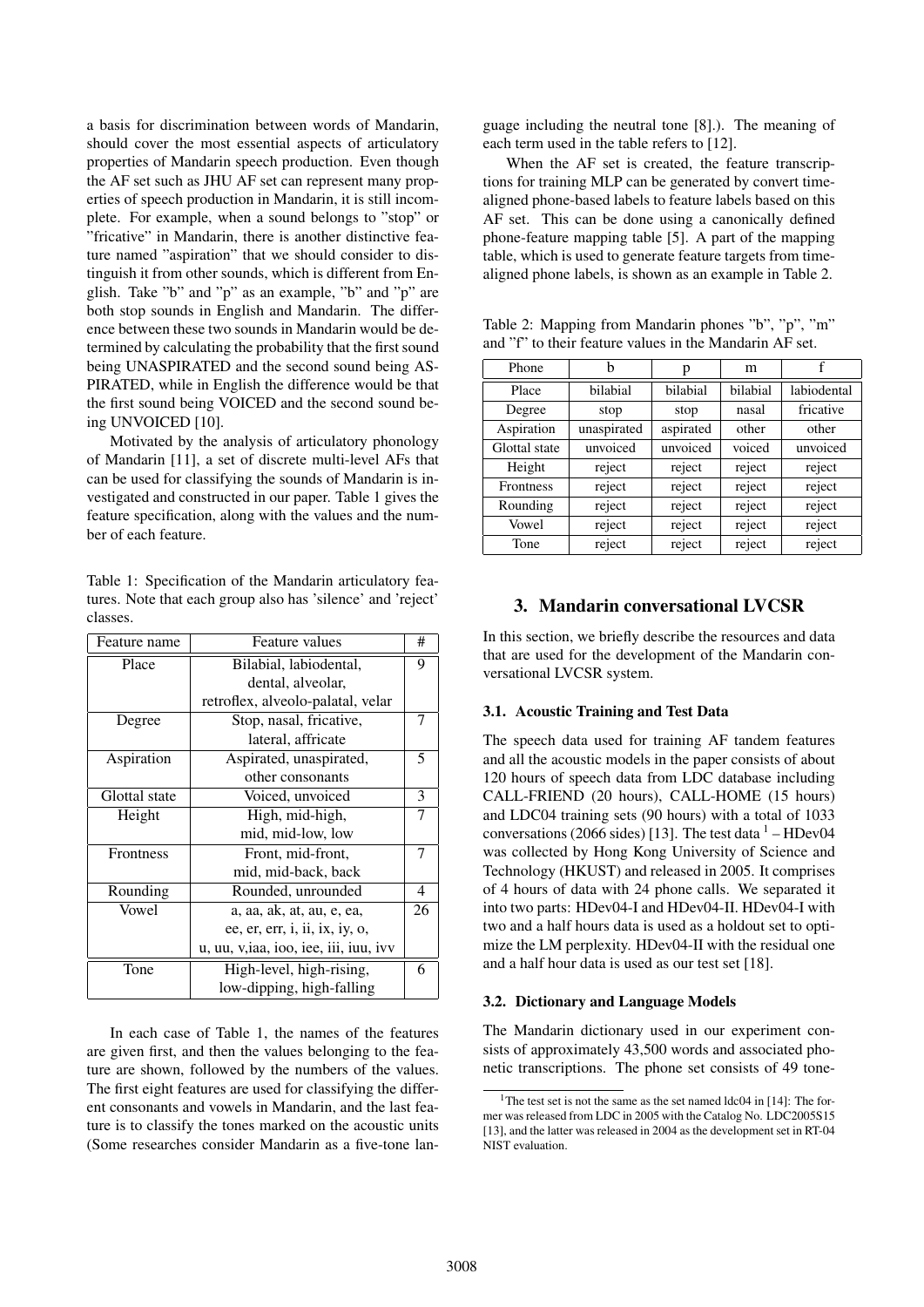less phones (including SP and SIL) and associated tone markers[15].

The SRILM tools [16] are used to build the Trigram language models. The LM training data consists of four parts: general web data provided by the University of Washington [17], the transcription of the added CTS training data (swm03&ldc04) [18], self-collected data using Google with N-gram queries from the transcription of swm03 and ldc04 (search on swm03&ldc04), and self-collected general news corpora (news05) [18]. The HDev04-I is used as a holdout set to optimize LM perplexity. Table 3 shows the interpolation weights for the trigram LM.

Table 3: Interpolation weights for the trigram LM.

| Source                | Size(MB) | Weight |
|-----------------------|----------|--------|
| Washington            | 74       | 0.09   |
| swm03&ldc04           | 3.90     | 0.55   |
| search on swm03&ldc04 | 113      | 0.24   |
| news05                | 1250     | 0.12   |

# 4. Experiments and Results

## 4.1. Baseline acoustic model

The baseline acoustic model is trained with the standard feature of Mel-Frequency Perceptual Linear Prediction (MFPLP) . This uses a reduced bandwidth analysis, 60- 3400 Hz, to generate 12 MFPLP Cepstra along with the zeroth Cepstra. First and second-order differences were appended to give 39 features. Cepstral mean and variance normalization (CMN/CVN) was also applied per conversation side. The acoustic models used in the baseline system and throughout the paper are all state-clustered, crossword tri-phone HMMs with 12-component Gaussian mixture output densities per state. Table 4 shows the performance of the basic acoustic model with the standard MFPLP feature. This yields the Character Error Rate (CER) of 56.3% on the test set.

Table 4: 5xRT CER HDev04-II performance using MF-PLP baseline and the Mandarin AF-based tandem features with and without the tonal feature.

| Feature          | CER $(\% )$ |
|------------------|-------------|
| MFPLP39          | 56.3        |
| AF_NoTone-HLDA39 | 53.3        |
| AF_Tone-HLDA39   | 52.5        |

#### 4.2. Mandarin AF-based acoustic model

Multi-layer perceptrons (MLPs) have been successfully used for AF classification [5]. Here we use the Quicknet tools developed at ICSI [19] to train MLP, following standard procedures including taking a context window of 9 frames of MFPLP as input to a 3-layer MLP, and using cross validation data to determine the MLP learn rate and convergence. The number of MLP hidden units and the frame-level classification rates of cross-validation (CV) for the MLPs are reported in Table 5. The CV accuracy is measured against the forced-aligned labels, on a 10% subset of the training data that were set aside during MLP training.

| <b>MLP</b> Classifier | # of units | Accuracy(%) |
|-----------------------|------------|-------------|
| Place                 | 1900/9     | 76.51       |
| Degree                | 1600/7     | 77.76       |
| Aspiration            | 1400/5     | 78.68       |
| Glottal state         | 1400/3     | 86.74       |
| Height                | 1800/7     | 69.67       |
| Frontness             | 1700/7     | 68.64       |
| Rounding              | 1200/4     | 84.88       |
| Vowel                 | 2400/26    | 65.78       |
| Tone                  | 1700/6     | 63.61       |

Table 5: The number of hidden units / output units, and CV accuracy (%) for AF MLPs.

As mentioned above, the tonal feature is quite important in the sense of speech discrimination in Mandarin. In order to analyze the impact of the tonal feature in the Mandarin speech recognition performance, two acoustic models are trained based on different AF sets: the AF set with the tonal feature, and the AF set without the tonal feature. As shown in Table 1, these two models have 74 and 68 feature dimensions respectively.

Table 4 gives the performances of these two acoustic models. "AF Tone-HLDA39" and "AF NoTone-HLDA39" refer to acoustic models based on AF classifiers with and without the tonal feature respectively. Both of these tandem features are subjected to apply HLDA to reduce the dimensions to 39, which are the same as the dimension of the baseline MFPLP. As can be seen, both of these two Mandarin AF-based acoustic models outperform the baseline significantly. In particular, AF Tone-HLDA39 yields another 1.5% relative CER reduction compared to AF NoTone-HLDA39, which proves that the tonal feature offers additional information beyond using the articulatory features for distinguishing the acoustic units directly.

#### 4.3. Feature combination

Since the standard acoustic features and AF-based tandem features are quite different, the combination of both features might be beneficial as one feature might compensate for the errors made by the other system and vice versa [20]. Speech recognizers may be combined at var